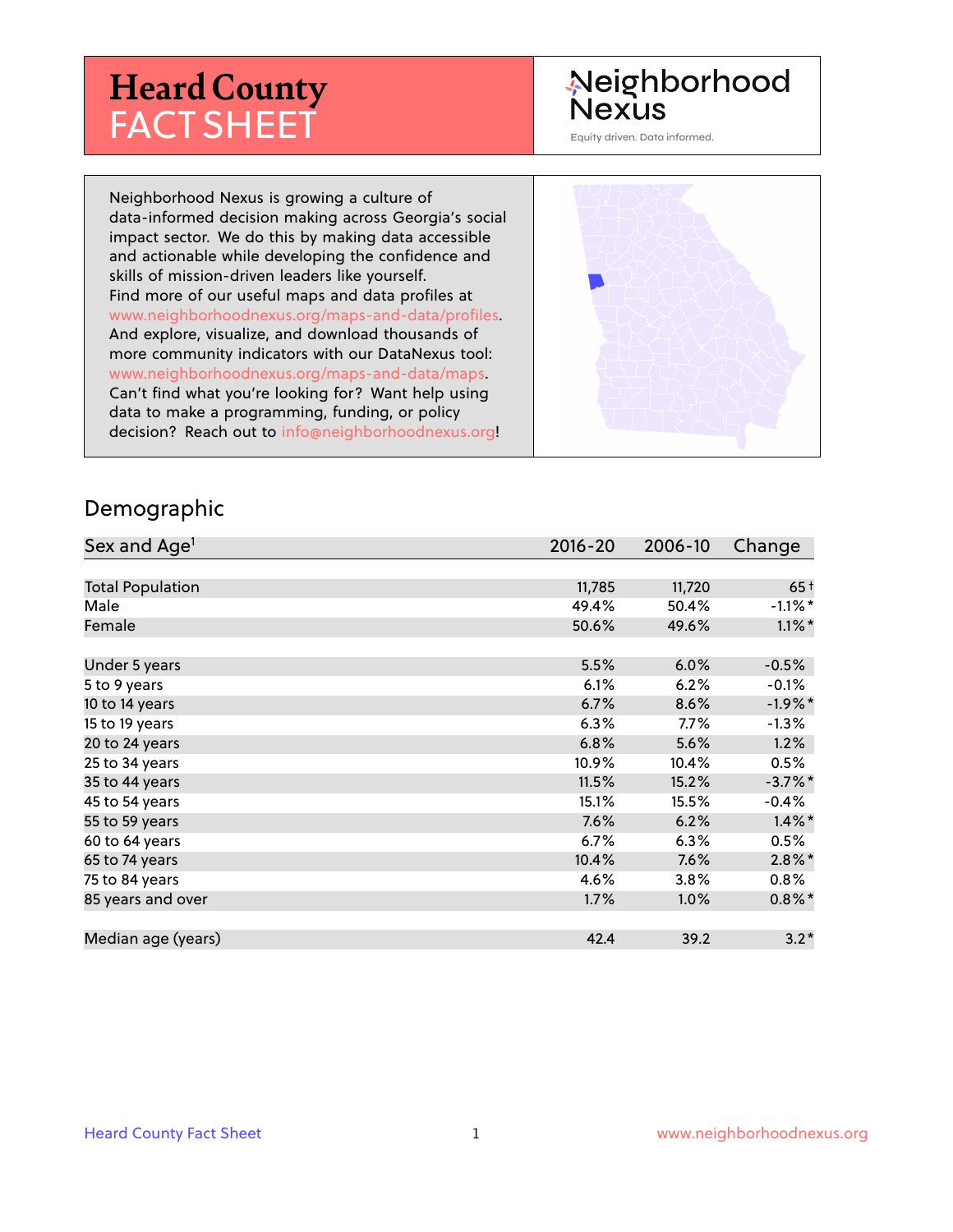## Demographic, continued...

| Race <sup>2</sup>                                             | $2016 - 20$  | 2006-10      | Change            |
|---------------------------------------------------------------|--------------|--------------|-------------------|
| <b>Total population</b>                                       | 11,785       | 11,720       | $65+$             |
| One race                                                      | 96.5%        | 98.4%        | $-1.9%$ *         |
| White                                                         | 86.7%        | 86.9%        | $-0.1%$           |
| <b>Black or African American</b>                              | 8.5%         | 10.4%        | $-1.9%$           |
| American Indian and Alaska Native                             | 0.0%         | 0.1%         | $-0.1%$           |
| Asian                                                         | 0.8%         | 0.8%         | 0.0%              |
| Native Hawaiian and Other Pacific Islander                    | 0.1%         | 0.0%         | 0.1%              |
| Some other race                                               | 0.3%         | 0.2%         | 0.1%              |
| Two or more races                                             | 3.5%         | 1.6%         | $1.9\%$ *         |
| Race alone or in combination with other race(s) <sup>3</sup>  | $2016 - 20$  | 2006-10      | Change            |
| Total population                                              | 11,785       | 11,720       | $65+$             |
| White                                                         | 90.3%        | 88.4%        | 1.8%              |
| <b>Black or African American</b>                              | 9.9%         | 10.7%        | $-0.8%$           |
| American Indian and Alaska Native                             | 1.5%         | 1.4%         | 0.0%              |
| Asian                                                         | 0.9%         | 0.8%         | 0.0%              |
|                                                               |              |              |                   |
| Native Hawaiian and Other Pacific Islander<br>Some other race | 0.1%<br>0.9% | 0.0%<br>0.2% | 0.1%<br>$0.6\%$ * |
|                                                               |              |              |                   |
| Hispanic or Latino and Race <sup>4</sup>                      | $2016 - 20$  | 2006-10      | Change            |
| <b>Total population</b>                                       | 11,785       | 11,720       | $65+$             |
| Hispanic or Latino (of any race)                              | 2.8%         | 0.9%         | $1.8\%$ *         |
| Not Hispanic or Latino                                        | 97.2%        | 99.1%        | $-1.8\%$ *        |
| White alone                                                   | 84.8%        | 86.2%        | $-1.5%$           |
| Black or African American alone                               | 8.5%         | 10.4%        | $-1.9%$           |
| American Indian and Alaska Native alone                       | 0.0%         | 0.0%         | 0.0%              |
| Asian alone                                                   | 0.8%         | 0.8%         | 0.0%              |
| Native Hawaiian and Other Pacific Islander alone              | 0.1%         | 0.0%         | 0.1%              |
| Some other race alone                                         | 0.1%         | 0.0%         | 0.1%              |
| Two or more races                                             | 3.0%         | 1.6%         | 1.3%              |
| U.S. Citizenship Status <sup>5</sup>                          | $2016 - 20$  | 2006-10      | Change            |
|                                                               |              |              |                   |
| Foreign-born population                                       | 272          | 100          | $172*$            |
| Naturalized U.S. citizen                                      | 49.6%        | 43.0%        | 6.6%              |
| Not a U.S. citizen                                            | 50.4%        | 57.0%        | $-6.6%$           |
| Citizen, Voting Age Population <sup>6</sup>                   | $2016 - 20$  | 2006-10      | Change            |
|                                                               |              |              |                   |
| Citizen, 18 and over population                               | 8,970        | 8,598        | $372*$            |
| Male                                                          | 48.7%        | 49.0%        | $-0.3%$           |
| Female                                                        | 51.3%        | 51.0%        | 0.3%              |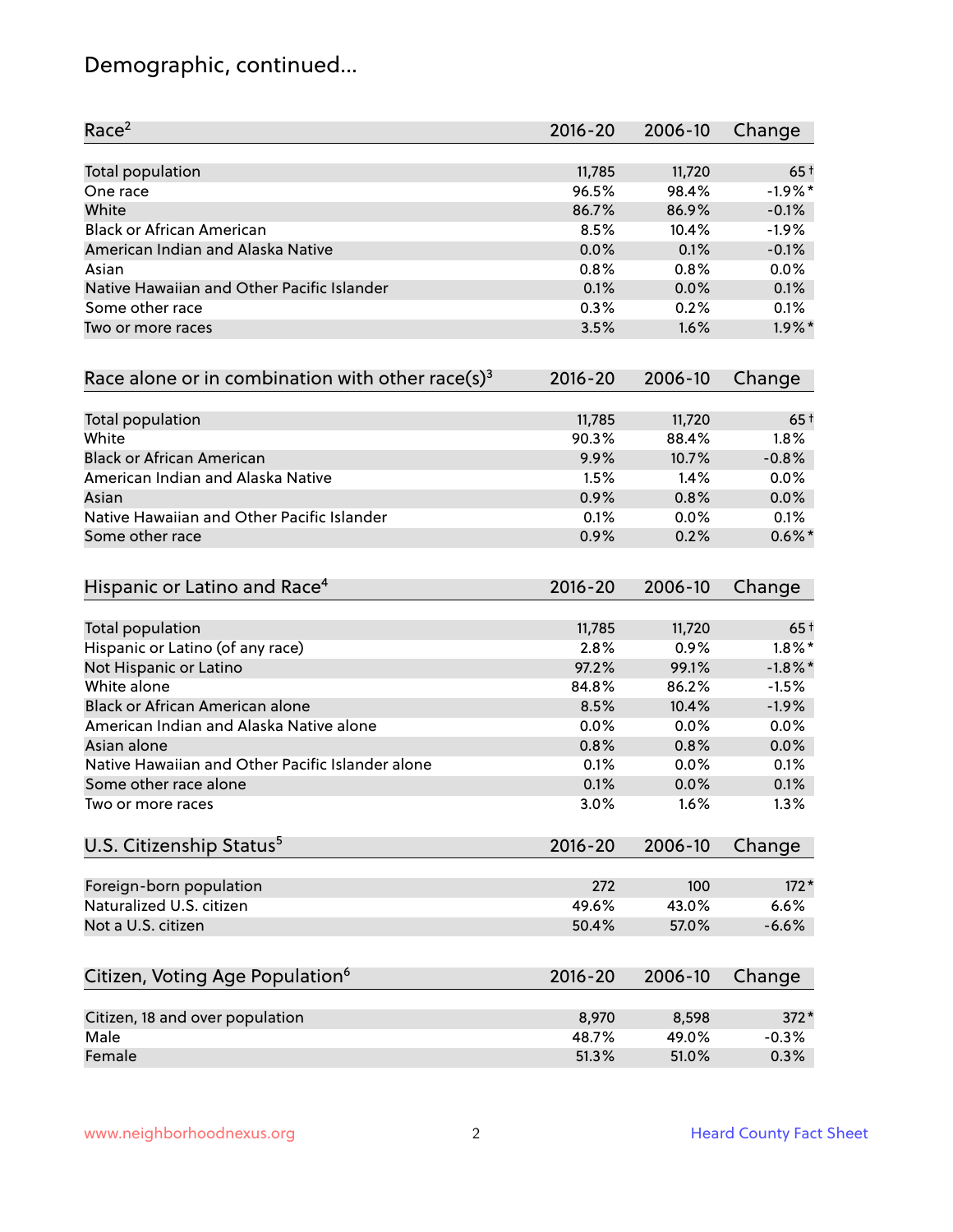#### Economic

| Income <sup>7</sup>                                 | 2016-20 | 2006-10 | Change      |
|-----------------------------------------------------|---------|---------|-------------|
|                                                     |         |         |             |
| All households                                      | 4,649   | 4,287   | $362*$      |
| Less than \$10,000                                  | 7.5%    | 7.5%    | 0.0%        |
| \$10,000 to \$14,999                                | 7.4%    | 8.0%    | $-0.5%$     |
| \$15,000 to \$24,999                                | 15.1%   | 13.9%   | 1.2%        |
| \$25,000 to \$34,999                                | 9.0%    | 12.7%   | $-3.7%$     |
| \$35,000 to \$49,999                                | 10.3%   | 21.0%   | $-10.6\%$ * |
| \$50,000 to \$74,999                                | 22.5%   | 17.6%   | 4.9%        |
| \$75,000 to \$99,999                                | 12.5%   | 10.6%   | 1.9%        |
| \$100,000 to \$149,999                              | 12.3%   | 7.1%    | $5.2\%$ *   |
| \$150,000 to \$199,999                              | 1.5%    | 0.7%    | 0.8%        |
| \$200,000 or more                                   | 1.8%    | 1.0%    | 0.9%        |
| Median household income (dollars)                   | 50,583  | 42,685  | 7,898*      |
| Mean household income (dollars)                     | 58,202  | 48,529  | $9,673*$    |
| With earnings                                       | 68.7%   | 77.7%   | $-9.1\%$ *  |
| Mean earnings (dollars)                             | 62,640  | 49,090  | 13,549*     |
| <b>With Social Security</b>                         | 37.3%   | 34.7%   | 2.6%        |
| Mean Social Security income (dollars)               | 18,639  | 15,264  | $3,375*$    |
| With retirement income                              | 16.8%   | 17.8%   | $-1.0%$     |
| Mean retirement income (dollars)                    | 22,004  | 16,869  | 5,136       |
| With Supplemental Security Income                   | 12.1%   | 5.9%    | $6.2%$ *    |
| Mean Supplemental Security Income (dollars)         | 10,445  | 8,058   | 2,386       |
| With cash public assistance income                  | 2.2%    | 3.8%    | $-1.7%$     |
| Mean cash public assistance income (dollars)        | 1,631   | 2,531   | $-900$      |
| With Food Stamp/SNAP benefits in the past 12 months | 26.8%   | 18.6%   | $8.2\%$ *   |
|                                                     |         |         |             |
| Families                                            | 3,245   | 3,113   | 132         |
| Less than \$10,000                                  | 3.7%    | 7.5%    | $-3.8%$     |
| \$10,000 to \$14,999                                | 4.0%    | 5.2%    | $-1.2%$     |
| \$15,000 to \$24,999                                | 12.2%   | 11.0%   | 1.2%        |
| \$25,000 to \$34,999                                | 7.3%    | 11.1%   | $-3.8%$     |
| \$35,000 to \$49,999                                | 10.3%   | 19.1%   | $-8.9\%$ *  |
| \$50,000 to \$74,999                                | 27.9%   | 20.5%   | $7.4\%$ *   |
| \$75,000 to \$99,999                                | 14.6%   | 13.8%   | 0.8%        |
| \$100,000 to \$149,999                              | 15.6%   | 9.8%    | $5.8\%$ *   |
| \$150,000 to \$199,999                              | 2.2%    | 0.8%    | $1.4\%$ *   |
| \$200,000 or more                                   | 2.3%    | 1.3%    | 1.0%        |
| Median family income (dollars)                      | 63,277  | 47,591  | 15,686*     |
| Mean family income (dollars)                        | 67,955  | 55,238  | $12,717*$   |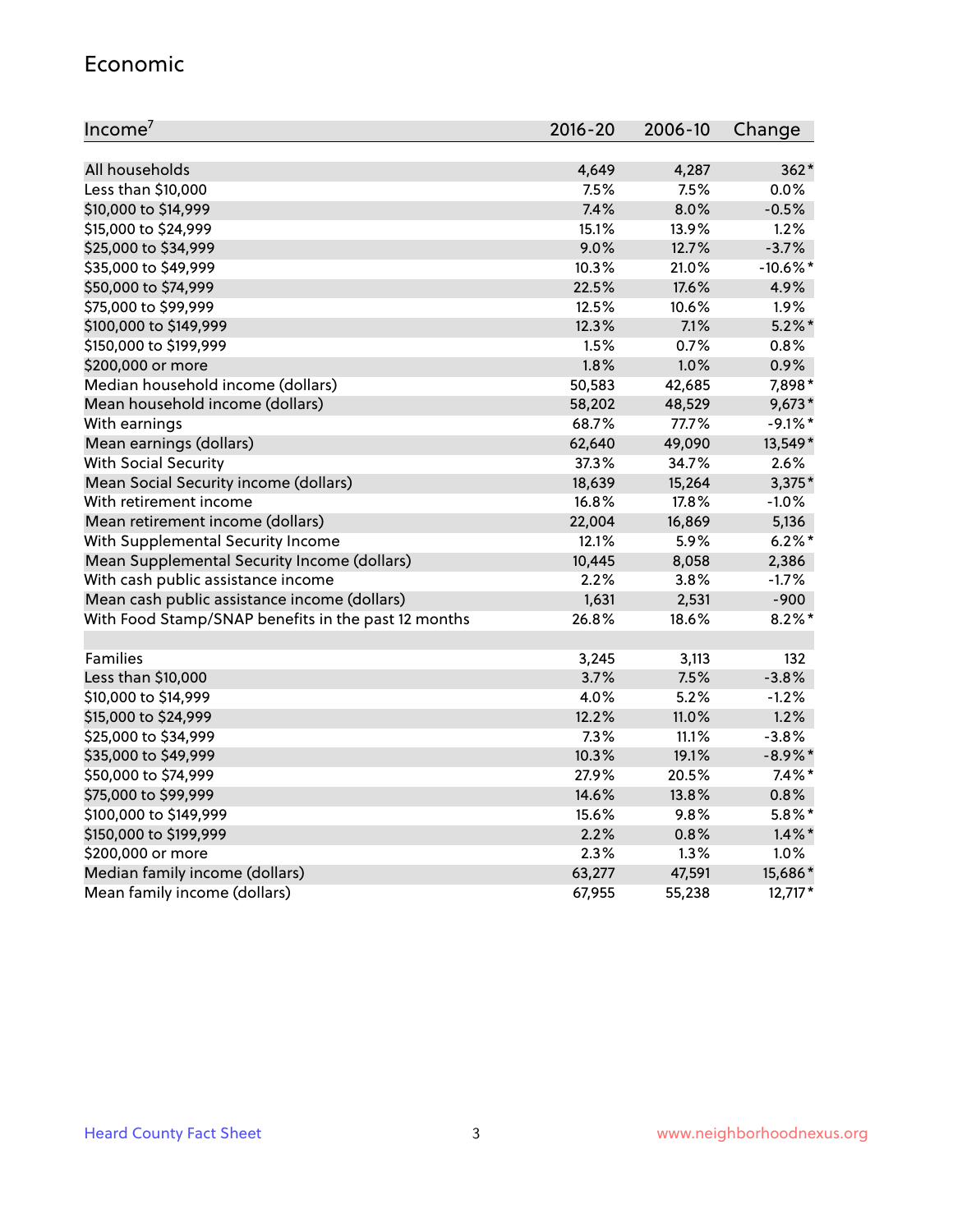### Economic, continued...

| Income, continued <sup>8</sup>                                        | $2016 - 20$ | 2006-10 | Change   |
|-----------------------------------------------------------------------|-------------|---------|----------|
|                                                                       |             |         |          |
| Nonfamily households                                                  | 1,404       | 1,174   | 230      |
| Median nonfamily income (dollars)                                     | 22,397      | 26,719  | $-4,322$ |
| Mean nonfamily income (dollars)                                       | 33,753      | 28,488  | 5,265    |
| Median earnings for workers (dollars)                                 | 32,541      | 25,829  | $6,712*$ |
| Median earnings for male full-time, year-round workers                | 45,582      | 41,185  | 4,397*   |
| (dollars)                                                             |             |         |          |
| Median earnings for female full-time, year-round workers<br>(dollars) | 30,149      | 31,507  | $-1,358$ |
| Per capita income (dollars)                                           | 23,498      | 18,077  | $5,421*$ |
|                                                                       |             |         |          |
| Families and People Below Poverty Level <sup>9</sup>                  | 2016-20     | 2006-10 | Change   |
| <b>All families</b>                                                   |             |         |          |
|                                                                       | 16.2%       | 16.7%   | $-0.4%$  |
| With related children under 18 years                                  | 25.9%       | 27.3%   | $-1.4%$  |
| With related children under 5 years only                              | 30.4%       | 6.5%    | 23.9%    |
| Married couple families                                               | 10.7%       | 9.5%    | 1.2%     |
| With related children under 18 years                                  | 19.1%       | 16.4%   | 2.7%     |
| With related children under 5 years only                              | 10.2%       | 4.9%    | 5.4%     |
| Families with female householder, no husband present                  | 30.6%       | 43.9%   | $-13.4%$ |
| With related children under 18 years                                  | 40.7%       | 52.3%   | $-11.6%$ |
| With related children under 5 years only                              | 100.0%      | 30.0%   | 70.0%*   |
| All people                                                            | 19.7%       | 19.8%   | $-0.1%$  |
| Under 18 years                                                        | 25.8%       | 32.6%   | $-6.8%$  |
| Related children under 18 years                                       | 25.4%       | 32.4%   | $-7.0%$  |
| Related children under 5 years                                        | 30.6%       | 31.0%   | $-0.5%$  |
| Related children 5 to 17 years                                        | 23.7%       | 32.8%   | $-9.1%$  |
| 18 years and over                                                     | 17.9%       | 15.2%   | 2.7%     |
| 18 to 64 years                                                        | 18.8%       | 15.0%   | 3.8%     |
| 65 years and over                                                     | 14.7%       | 16.4%   | $-1.7%$  |
| People in families                                                    | 17.3%       | 19.0%   | $-1.7%$  |
| Unrelated individuals 15 years and over                               | 32.4%       | 25.2%   | 7.1%     |
|                                                                       |             |         |          |
| Non-Hispanic white people                                             | 19.6%       | 18.4%   | 1.2%     |
| Black or African-American people                                      | 15.2%       | 32.3%   | $-17.2%$ |
| Asian people                                                          | 0.0%        | 0.0%    | $0.0\%$  |
| Hispanic or Latino people                                             | 36.8%       | 13.9%   | 22.9%*   |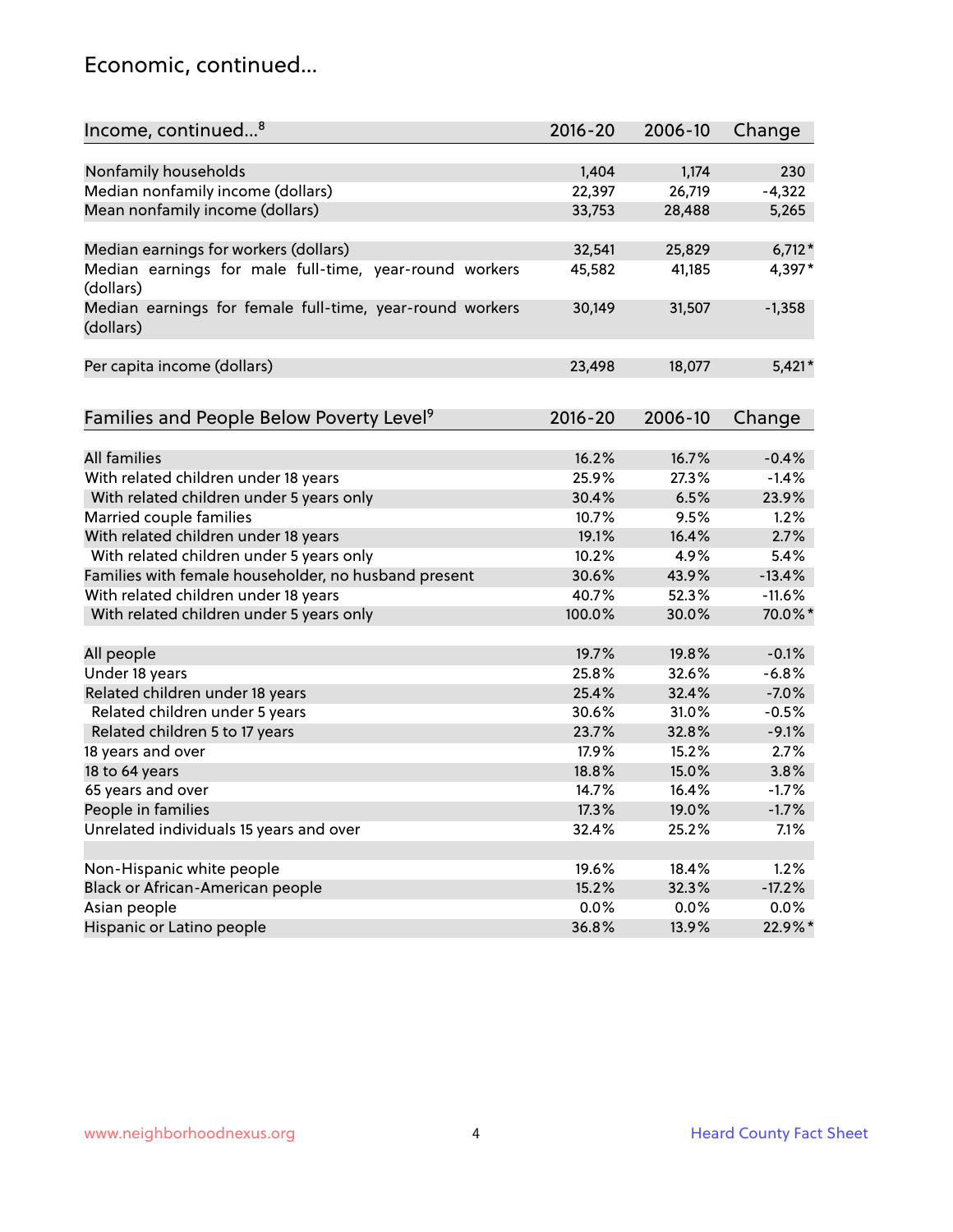## Employment

| Employment Status <sup>10</sup>                                                               | 2010        | 2020    | Change     |
|-----------------------------------------------------------------------------------------------|-------------|---------|------------|
| In Labor Force                                                                                | 5,132       | 5,249   | 5,249      |
| <b>Unemployment Rate</b>                                                                      | 6.5%        | 12.1%   | $-5.6%$    |
| Industry <sup>11</sup>                                                                        | $2016 - 20$ | 2006-10 | Change     |
|                                                                                               |             |         |            |
| Civilian employed population 16 years and over                                                | 4,872       | 4,710   | 162        |
| Agriculture, forestry, fishing and hunting, and mining                                        | 1.5%        | 3.7%    | $-2.2%$    |
| Construction                                                                                  | 11.9%       | 9.8%    | 2.1%       |
| Manufacturing                                                                                 | 18.6%       | 18.2%   | 0.5%       |
| Wholesale trade                                                                               | 0.3%        | 3.1%    | $-2.7\%$ * |
| Retail trade                                                                                  | 11.7%       | 9.0%    | 2.7%       |
| Transportation and warehousing, and utilities                                                 | 5.8%        | 8.2%    | $-2.4%$    |
| Information                                                                                   | 0.1%        | 1.2%    | $-1.1%$    |
| Finance and insurance, and real estate and rental and leasing                                 | 2.1%        | 3.4%    | $-1.3%$    |
| Professional, scientific, and management, and administrative<br>and waste management services | 10.9%       | 5.3%    | $5.7\%$ *  |
| Educational services, and health care and social assistance                                   | 18.5%       | 16.4%   | 2.0%       |
| Arts, entertainment, and recreation, and accommodation and<br>food services                   | 5.4%        | 4.2%    | 1.2%       |
| Other services, except public administration                                                  | 6.5%        | 5.0%    | 1.6%       |
| <b>Public administration</b>                                                                  | 6.7%        | 12.7%   | $-6.0\%$ * |
| Occupation <sup>12</sup>                                                                      | $2016 - 20$ | 2006-10 | Change     |
|                                                                                               |             |         |            |
| Civilian employed population 16 years and over                                                | 4,872       | 4,710   | 162        |
| Management, business, science, and arts occupations                                           | 24.3%       | 20.6%   | 3.7%       |
| Service occupations                                                                           | 18.7%       | 16.2%   | 2.5%       |
| Sales and office occupations                                                                  | 16.3%       | 23.5%   | $-7.1\%$ * |
| Natural<br>resources,<br>construction,<br>and<br>maintenance<br>occupations                   | 17.3%       | 16.9%   | 0.4%       |
| Production, transportation, and material moving occupations                                   | 23.4%       | 22.8%   | 0.6%       |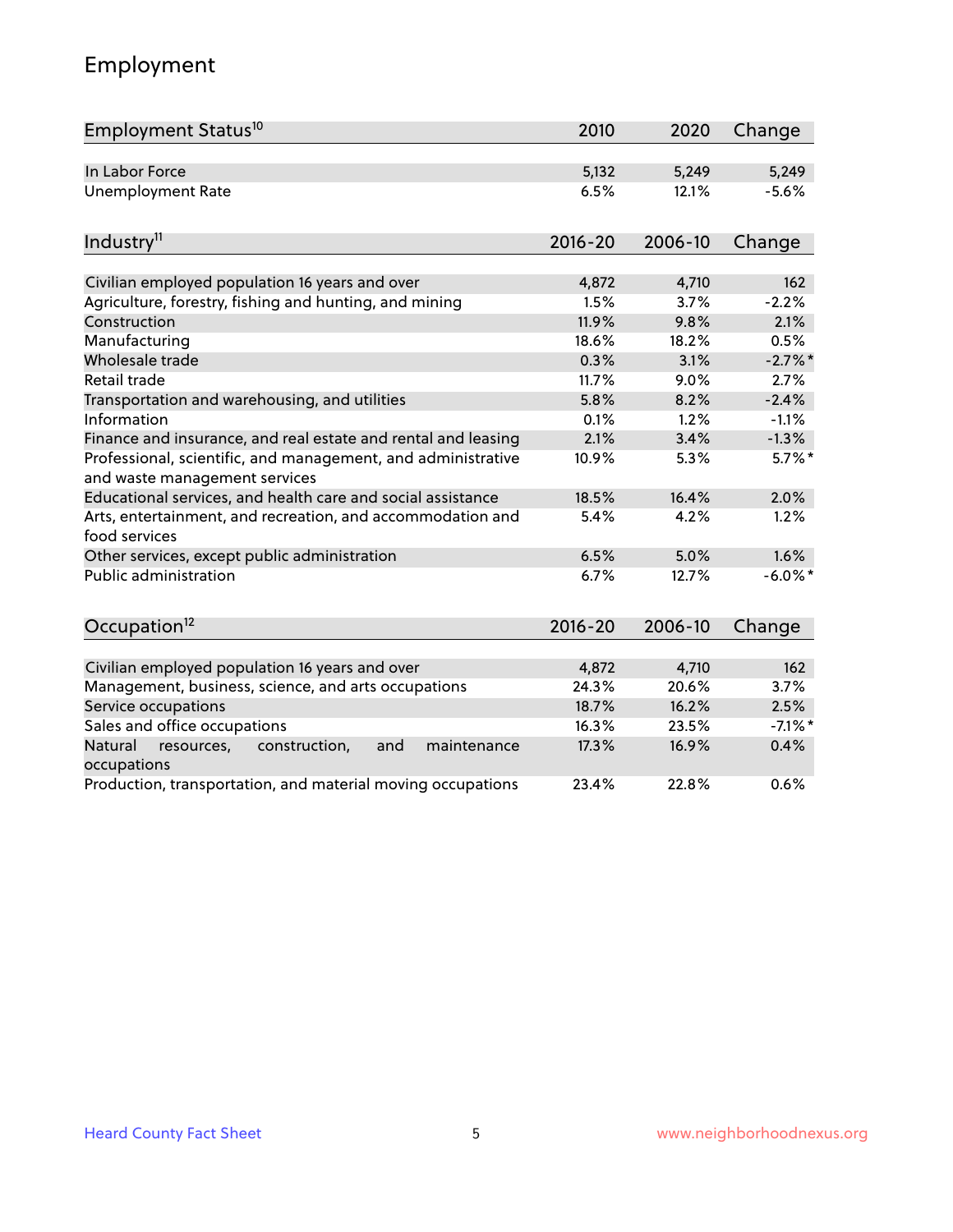## Employment, continued...

| Class of Worker <sup>13</sup>                          | $2016 - 20$    | 2006-10 | Change   |
|--------------------------------------------------------|----------------|---------|----------|
| Civilian employed population 16 years and over         | 4,872          | 4,710   | 162      |
| Private wage and salary workers                        | 76.6%          | 71.8%   | 4.7%     |
| Government workers                                     | 17.3%          | 22.6%   | $-5.4%$  |
| Self-employed in own not incorporated business workers | 6.1%           | 5.5%    | 0.5%     |
| Unpaid family workers                                  | 0.1%           | 0.0%    | 0.1%     |
|                                                        |                |         |          |
| Job Flows <sup>14</sup>                                | 2019           | 2010    | Change   |
| Total Jobs in county                                   | 1,846          | 2,699   | $-853$   |
| Held by residents of county                            | 40.5%          | 27.7%   | 12.8%    |
| Held by non-residents of county                        | 59.5%          | 72.3%   | $-12.8%$ |
|                                                        |                |         |          |
| Jobs by Industry Sector <sup>15</sup>                  | 2019           | 2010    | Change   |
| Total Jobs in county                                   | 1,846          | 2,699   | $-853$   |
| Goods Producing sectors                                | 37.8%          | 54.3%   | $-16.5%$ |
| Trade, Transportation, and Utilities sectors           | 20.5%          | 14.0%   | 6.5%     |
| All Other Services sectors                             | 41.7%          | 31.7%   | 10.0%    |
|                                                        |                |         |          |
| Total Jobs in county held by county residents          | 747            | 748     | -1       |
| <b>Goods Producing sectors</b>                         | 34.3%          | 28.6%   | 5.7%     |
| Trade, Transportation, and Utilities sectors           | 8.4%           | 7.6%    | 0.8%     |
| All Other Services sectors                             | 57.3%          | 63.8%   | $-6.5%$  |
| Jobs by Earnings <sup>16</sup>                         | 2019           | 2010    | Change   |
|                                                        |                |         |          |
| Total Jobs in county                                   | 1,846          | 2,699   | $-853$   |
| Jobs with earnings \$1250/month or less                | 18.4%          | 22.4%   | $-4.1%$  |
| Jobs with earnings \$1251/month to \$3333/month        | 40.0%          | 34.6%   | 5.3%     |
| Jobs with earnings greater than \$3333/month           | 41.7%          | 42.9%   | $-1.3%$  |
| Total Jobs in county held by county residents          | 747            | 748     | -1       |
| Jobs with earnings \$1250/month or less                | 26.6%          | 33.0%   | $-6.4%$  |
| Jobs with earnings \$1251/month to \$3333/month        | 45.1%          | 43.4%   | $1.7\%$  |
| Jobs with earnings greater than \$3333/month           | 28.2%          | 23.5%   | 4.7%     |
|                                                        |                |         |          |
| Jobs by Age of Worker <sup>17</sup>                    | 2019           | 2010    | Change   |
|                                                        |                |         |          |
| Total Jobs in county                                   | 1,846<br>16.3% | 2,699   | $-853$   |
| Jobs with workers age 29 or younger                    |                | 16.1%   | 0.2%     |
| Jobs with workers age 30 to 54                         | 56.8%          | 64.2%   | $-7.4%$  |
| Jobs with workers age 55 or older                      | 26.9%          | 19.6%   | 7.2%     |
| Total Jobs in county held by county residents          | 747            | 748     | -1       |
| Jobs with workers age 29 or younger                    | 16.9%          | 13.2%   | 3.6%     |
| Jobs with workers age 30 to 54                         | 51.9%          | 59.0%   | $-7.0%$  |
| Jobs with workers age 55 or older                      | 31.2%          | 27.8%   | 3.4%     |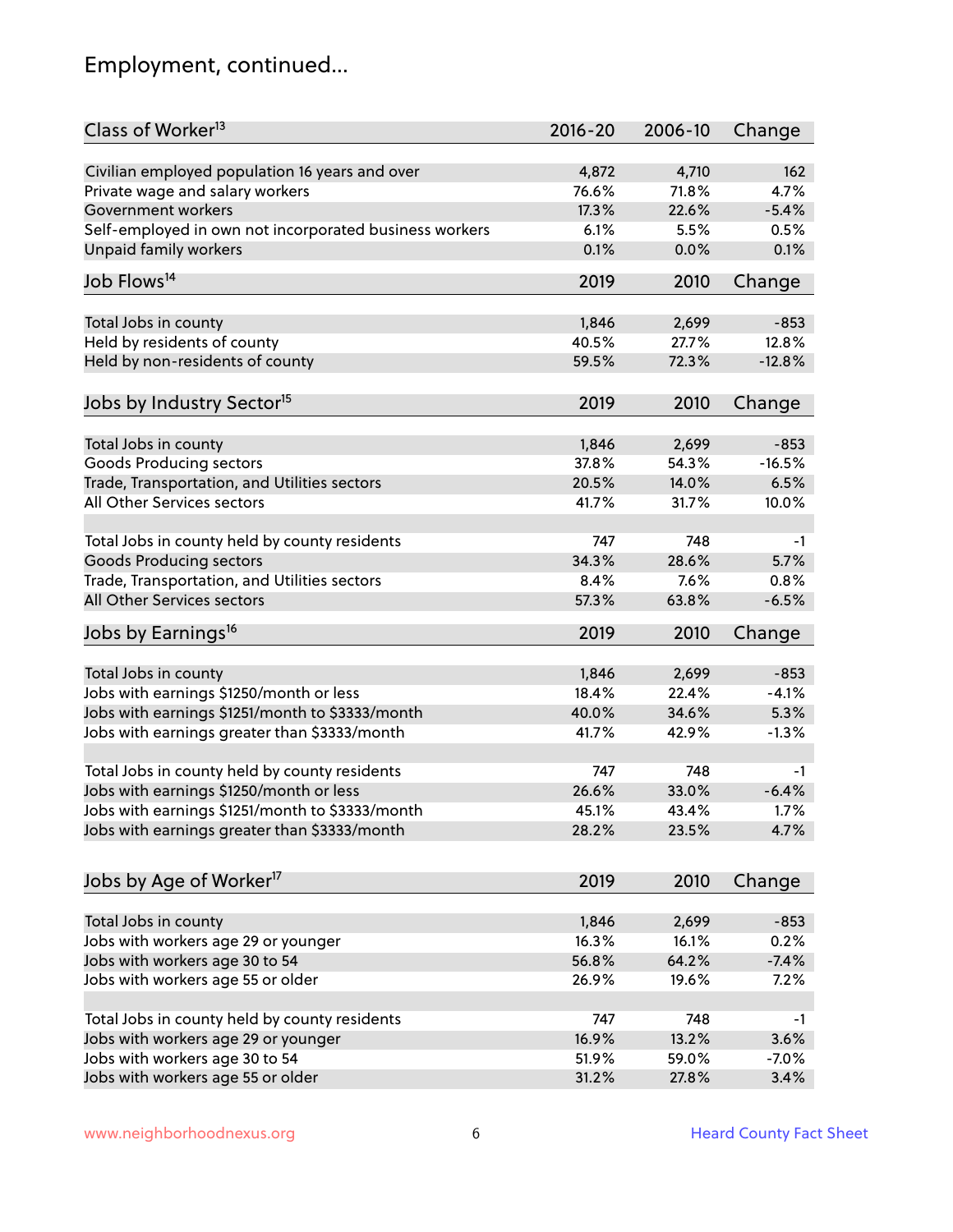#### Education

| Early Learning <sup>18</sup>                        |                |                | 2022            |
|-----------------------------------------------------|----------------|----------------|-----------------|
| Licensed Capacity of Early Learning Centers         |                |                | 106             |
| Licenced capacity per 1,000 children ages 0-4       |                |                | 166.1           |
| School Enrollment <sup>19</sup>                     | 2022           | 2010           | Change          |
|                                                     |                |                |                 |
| <b>Enrolled in Public School</b><br>White           | 2,207<br>84.7% | 2,171<br>84.2% | 36              |
| <b>Black or African-American</b>                    | 6.9%           | 9.7%           | 0.5%<br>$-2.8%$ |
| Asian                                               | 0.1%           | 0.0%           | 0.1%            |
| <b>Native American</b>                              | 0.2%           | 0.0%           | 0.2%            |
| Pacific Islander                                    | 0.1%           | 0.0%           | 0.0%            |
| <b>Biracial or Multi-Racial</b>                     | 4.7%           | 3.5%           | 1.1%            |
| Hispanic or Latino                                  | 3.3%           | 2.2%           | 1.1%            |
| Georgia Milestones: 3rd Grade Reading <sup>20</sup> |                |                | 2019            |
|                                                     |                |                |                 |
| Number of Students Tested                           |                |                | 152             |
| Proficient or Distinguished                         |                |                | 50.7%           |
| Georgia Milestones: 8th Grade Math <sup>21</sup>    |                |                | 2019            |
| Number of Students Tested                           |                |                | 155             |
| Proficient or Distinguished                         |                |                | 82.6%           |
| Graduation Rates <sup>22</sup>                      | 2021           | 2012           | Change          |
|                                                     |                |                |                 |
| Cohort                                              | 139            | 171            | $-32$           |
| <b>High School Graduation Rate</b>                  | 93.5%          | 74.3%          | 19.3%           |
| Educational Attainment <sup>23</sup>                | $2016 - 20$    | 2006-10        | Change          |
| Population 25 years and over                        | 8,081          | 7,727          | 354*            |
| Less than 9th grade                                 | 4.8%           | 6.8%           | $-2.0%$         |
| 9th to 12th grade, no diploma                       | 13.3%          | 21.4%          | $-8.0\%$ *      |
| High school graduate (includes equivalency)         | 41.9%          | 40.1%          | 1.8%            |
| Some college, no degree                             | 25.1%          | 16.8%          | $8.3\%$ *       |
| Associate's degree                                  | 5.7%           | 7.7%           | $-2.0%$         |
| Bachelor's degree                                   | 4.1%           | 5.2%           | $-1.1%$         |
| Graduate or professional degree                     | 5.1%           | 2.1%           | 3.0%            |
|                                                     |                |                |                 |
| Percent high school graduate or higher              | 81.9%          | 71.8%          | 10.0%*          |
| Percent bachelor's degree or higher                 | 9.2%           | 7.3%           | 1.9%            |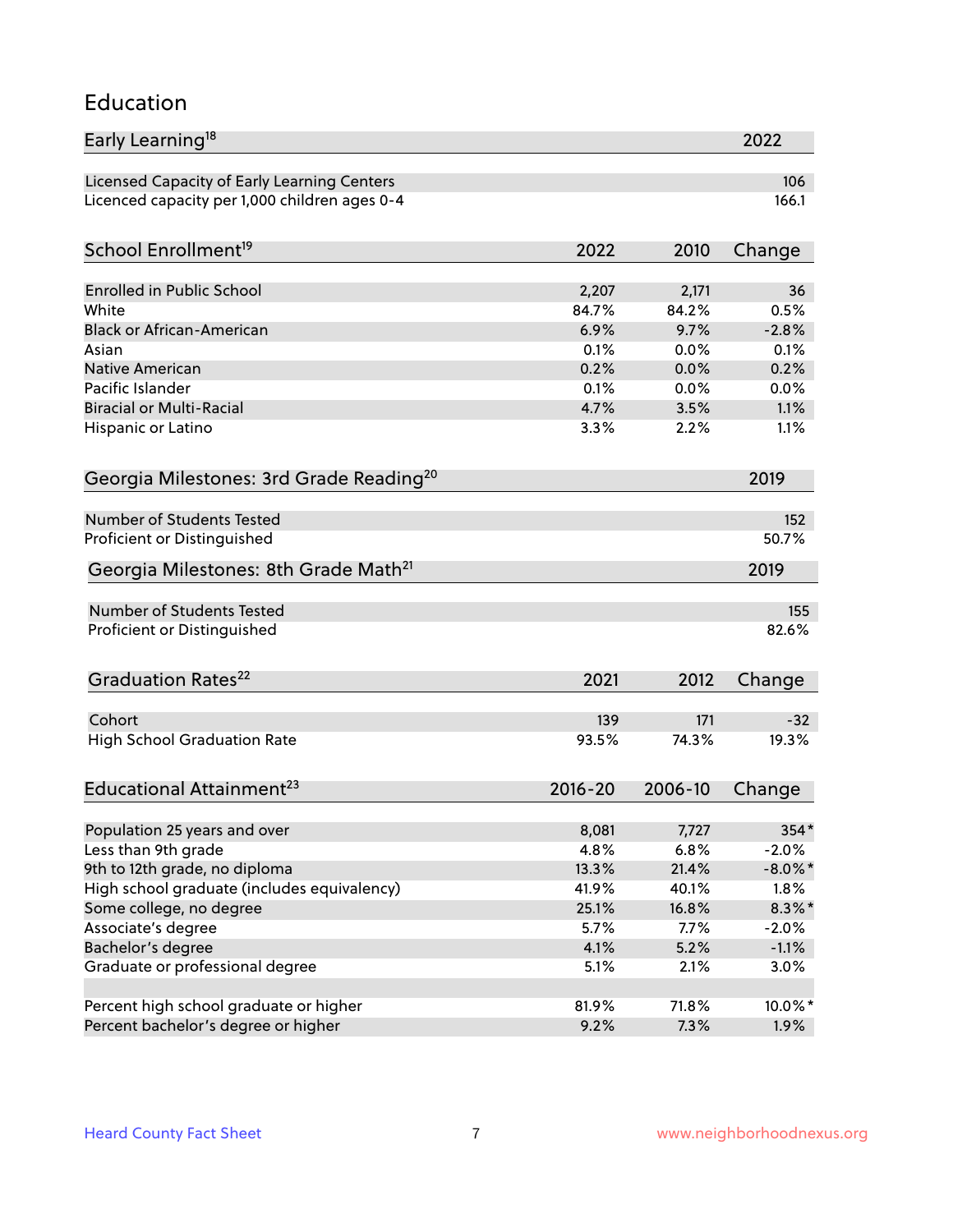### Housing

| Households by Type <sup>24</sup>                     | 2016-20        | 2006-10 | Change     |
|------------------------------------------------------|----------------|---------|------------|
|                                                      |                |         |            |
| <b>Total households</b>                              | 4,649          | 4,287   | $362*$     |
| Family households (families)                         | 69.8%          | 72.6%   | $-2.8%$    |
| With own children under 18 years                     | 29.2%          | 31.3%   | $-2.1%$    |
| Married-couple family                                | 48.5%          | 56.9%   | $-8.4\%$ * |
| With own children of the householder under 18 years  | 21.4%          | 21.7%   | $-0.2%$    |
| Male householder, no wife present, family            | 6.9%           | 2.9%    | 4.0%*      |
| With own children of the householder under 18 years  | 2.7%           | 1.0%    | $1.7\%$ *  |
| Female householder, no husband present, family       | 14.4%          | 12.9%   | 1.6%       |
| With own children of the householder under 18 years  | 5.0%           | 8.6%    | $-3.6%$    |
| Nonfamily households                                 | 30.2%          | 27.4%   | 2.8%       |
| Householder living alone                             | 26.6%          | 23.7%   | 2.9%       |
| 65 years and over                                    | 13.0%          | 8.3%    | 4.7%*      |
|                                                      | 36.9%          | 36.0%   |            |
| Households with one or more people under 18 years    |                |         | 0.9%       |
| Households with one or more people 65 years and over | 33.3%          | 24.8%   | 8.5%*      |
| Average household size                               | 2.50           | 2.72    | $-0.21*$   |
| Average family size                                  | 3.00           | 3.26    | $-0.26$    |
|                                                      |                |         |            |
| Housing Occupancy <sup>25</sup>                      | 2016-20        | 2006-10 | Change     |
| Total housing units                                  | 5,231          | 5,101   | $130*$     |
| Occupied housing units                               | 88.9%          | 84.0%   | 4.8%*      |
|                                                      | 11.1%          | 16.0%   | $-4.8\%$ * |
| Vacant housing units                                 |                |         |            |
| Homeowner vacancy rate                               | 0.2            | 1.9     | $-1.7$     |
| Rental vacancy rate                                  | 2.0            | 11.1    | $-9.1$     |
|                                                      |                |         |            |
| Units in Structure <sup>26</sup>                     | $2016 - 20$    | 2006-10 | Change     |
|                                                      |                | 5,101   | $130*$     |
| Total housing units                                  | 5,231<br>58.8% | 56.2%   | 2.6%       |
| 1-unit, detached                                     |                |         |            |
| 1-unit, attached                                     | 0.7%           | 1.0%    | $-0.3%$    |
| 2 units                                              | 2.0%           | 2.4%    | $-0.4%$    |
| 3 or 4 units                                         | 2.9%           | 1.0%    | $1.9\%$ *  |
| 5 to 9 units                                         | 1.3%           | 1.0%    | 0.3%       |
| 10 to 19 units                                       | 0.2%           | 0.5%    | $-0.3%$    |
| 20 or more units                                     | 1.1%           | 0.1%    | 1.0%       |
| Mobile home                                          | 32.7%          | 37.7%   | $-5.0%$    |
| Boat, RV, van, etc.                                  | 0.2%           | 0.1%    | $0.2%$ *   |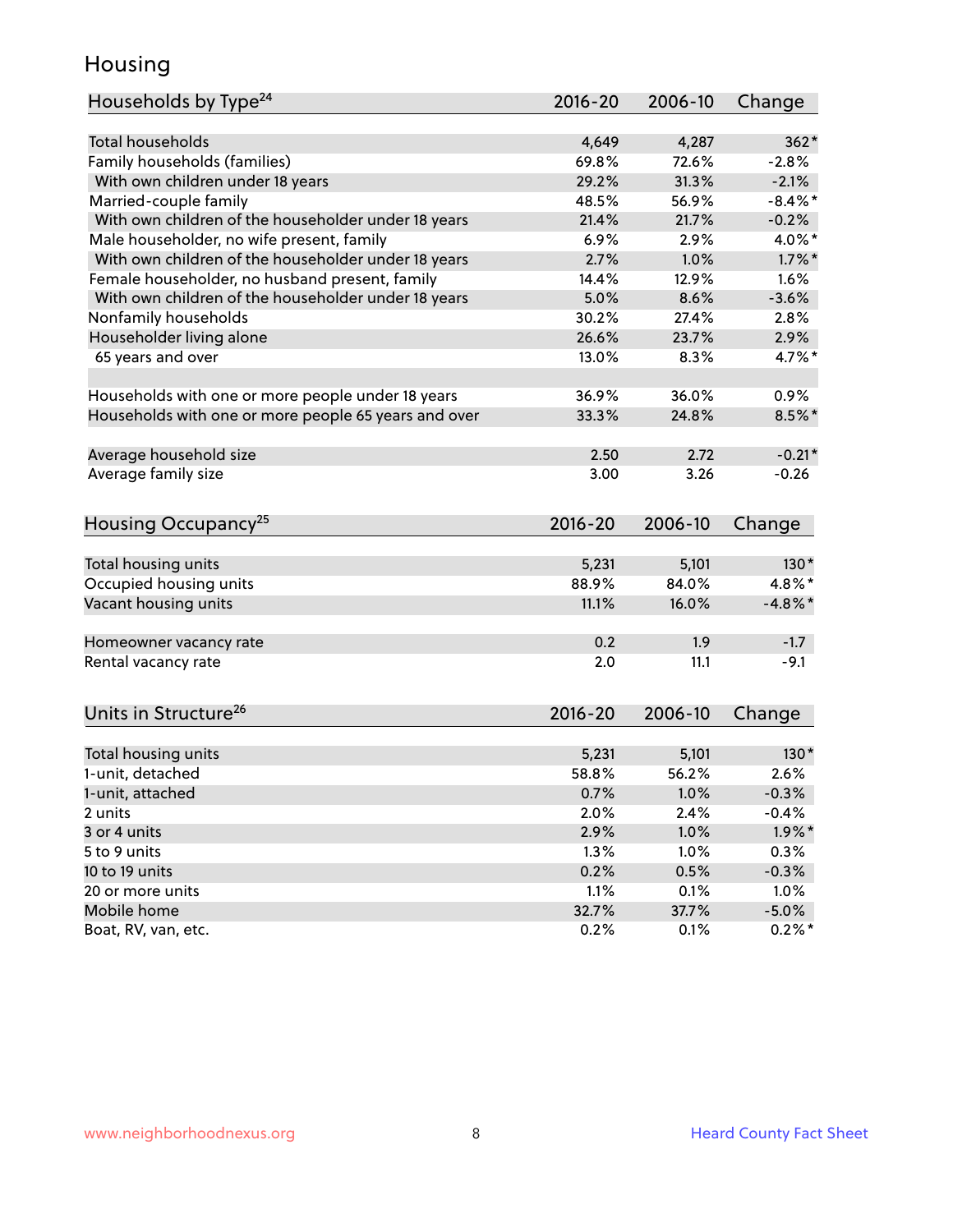## Housing, Continued...

| Year Structure Built <sup>27</sup>             | 2016-20     | 2006-10 | Change       |
|------------------------------------------------|-------------|---------|--------------|
| Total housing units                            | 5,231       | 5,101   | $130*$       |
| Built 2014 or later                            | 1.7%        | (X)     | (X)          |
| Built 2010 to 2013                             | 0.2%        | (X)     | (X)          |
| Built 2000 to 2009                             | 12.2%       | 11.6%   | 0.6%         |
|                                                | 21.5%       |         |              |
| Built 1990 to 1999                             | 25.4%       | 24.9%   | $-3.4%$      |
| Built 1980 to 1989                             |             | 22.2%   | 3.2%         |
| Built 1970 to 1979                             | 13.7%       | 15.9%   | $-2.2%$      |
| Built 1960 to 1969                             | 9.2%        | 6.4%    | 2.8%         |
| Built 1950 to 1959                             | 7.3%        | 5.3%    | 2.0%         |
| Built 1940 to 1949                             | 5.0%        | 4.9%    | 0.2%         |
| Built 1939 or earlier                          | 3.8%        | 8.9%    | $-5.0\%$ *   |
| Housing Tenure <sup>28</sup>                   | $2016 - 20$ | 2006-10 | Change       |
| Occupied housing units                         | 4,649       | 4,287   | $362*$       |
| Owner-occupied                                 | 68.0%       | 73.7%   | $-5.7\%$ *   |
| Renter-occupied                                | 32.0%       | 26.3%   | $5.7\%$ *    |
|                                                |             |         |              |
| Average household size of owner-occupied unit  | 2.56        | 2.69    | $-0.14$      |
| Average household size of renter-occupied unit | 2.39        | 2.79    | $-0.39*$     |
| Residence 1 Year Ago <sup>29</sup>             | 2016-20     | 2006-10 | Change       |
|                                                |             |         |              |
| Population 1 year and over                     | 11,606      | 11,563  | 43           |
| Same house                                     | 88.3%       | 84.5%   | 3.9%         |
| Different house in the U.S.                    | 11.7%       | 14.9%   | $-3.2%$      |
| Same county                                    | 4.1%        | 6.7%    | $-2.6%$      |
| Different county                               | 7.6%        | 8.2%    | $-0.6%$      |
| Same state                                     | 5.8%        | 6.6%    | $-0.8%$      |
| Different state                                | 1.8%        | 1.6%    | 0.2%         |
| Abroad                                         | 0.0%        | 0.7%    | $-0.7%$      |
| Value of Housing Unit <sup>30</sup>            | 2016-20     | 2006-10 | Change       |
|                                                |             |         |              |
| Owner-occupied units                           | 3,159       | 3,159   | $\mathbf 0$  |
| Less than \$50,000                             | 15.9%       | 20.6%   | $-4.8%$      |
| \$50,000 to \$99,999                           | 24.7%       | 32.4%   | $-7.7%$      |
| \$100,000 to \$149,999                         | 23.4%       | 16.2%   | $7.2\%$ *    |
| \$150,000 to \$199,999                         | 15.1%       | 16.0%   | $-0.9%$      |
| \$200,000 to \$299,999                         | 13.4%       | 9.5%    | 3.8%         |
| \$300,000 to \$499,999                         | 6.0%        | 4.9%    | 1.0%         |
| \$500,000 to \$999,999                         | 1.0%        | 0.4%    | 0.6%         |
| \$1,000,000 or more                            | 0.6%        | 0.0%    | 0.6%         |
| Median (dollars)                               | 114,500     | 95,300  | 19,200*      |
| Mortgage Status <sup>31</sup>                  | $2016 - 20$ | 2006-10 | Change       |
| Owner-occupied units                           | 3,159       | 3,159   | $\mathbf{0}$ |
| Housing units with a mortgage                  | 53.4%       | 60.4%   | $-7.0%$      |
| Housing units without a mortgage               | 46.6%       | 39.6%   | 7.0%         |
|                                                |             |         |              |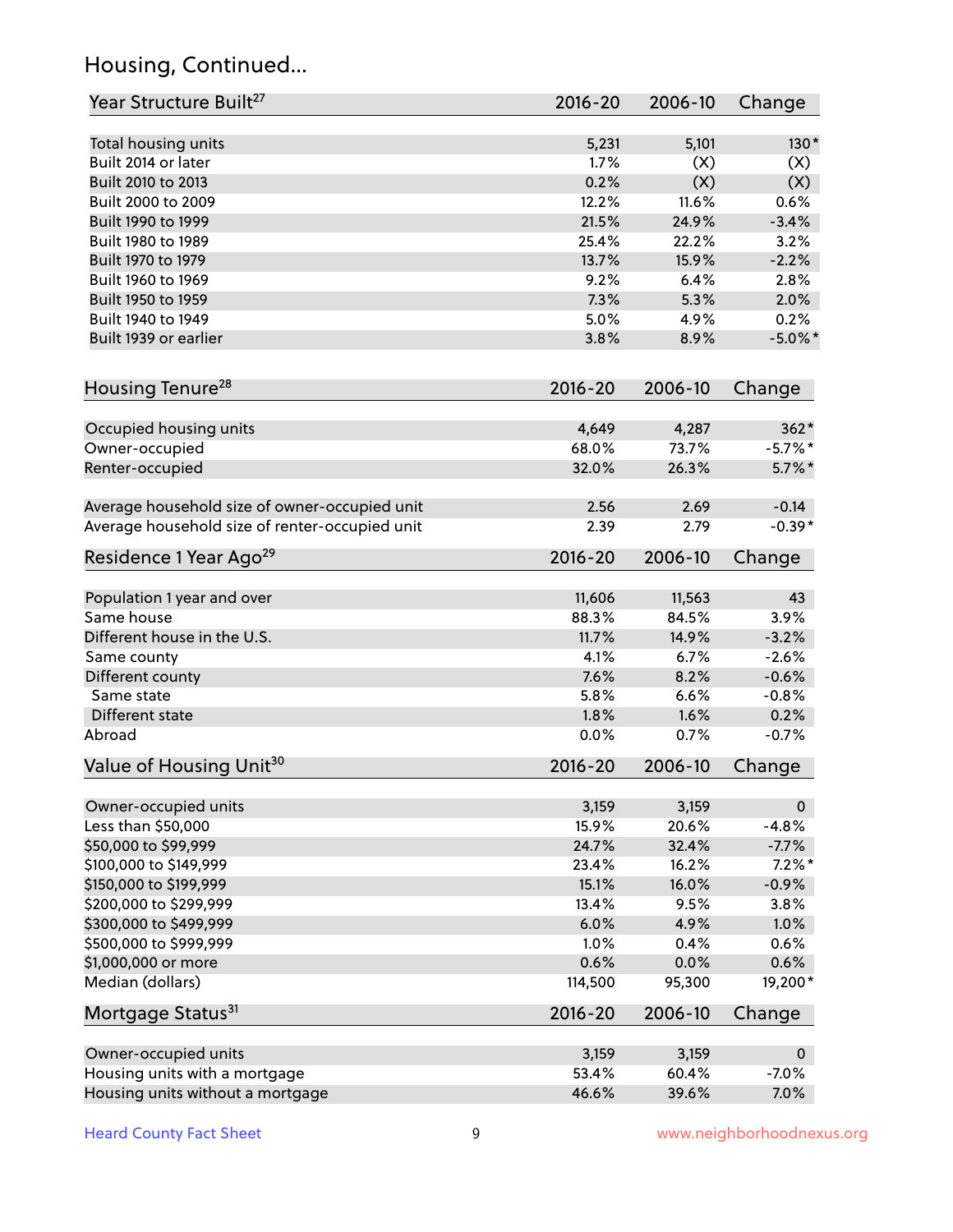## Housing, Continued...

| Selected Monthly Owner Costs <sup>32</sup>                                          | 2016-20     | 2006-10 | Change      |
|-------------------------------------------------------------------------------------|-------------|---------|-------------|
| Housing units with a mortgage                                                       | 1,686       | 1,908   | $-222$      |
| Less than \$300                                                                     | 1.7%        | 0.0%    | 1.7%        |
| \$300 to \$499                                                                      | 0.0%        | 2.5%    | $-2.5%$     |
| \$500 to \$999                                                                      | 37.2%       | 43.7%   | $-6.5%$     |
| \$1,000 to \$1,499                                                                  | 38.6%       | 28.2%   | 10.3%*      |
| \$1,500 to \$1,999                                                                  | 18.1%       | 15.8%   | 2.4%        |
| \$2,000 to \$2,999                                                                  | 2.4%        | 8.7%    | $-6.3\%$ *  |
| \$3,000 or more                                                                     | 2.0%        | 1.1%    | 0.9%        |
| Median (dollars)                                                                    | 1,197       | 1,049   | $148*$      |
|                                                                                     |             |         |             |
| Housing units without a mortgage                                                    | 1,473       | 1,251   | 222         |
| Less than \$150                                                                     | 4.3%        | 6.2%    | $-1.9%$     |
| \$150 to \$249                                                                      | 9.1%        | 25.2%   | $-16.1\%$ * |
| \$250 to \$349                                                                      | 28.6%       | 21.8%   | 6.8%        |
| \$350 to \$499                                                                      | 35.5%       | 28.1%   | 7.4%        |
| \$500 to \$699                                                                      | 12.4%       | 15.6%   | $-3.2%$     |
| \$700 or more                                                                       | 10.1%       | 3.1%    | $7.0\%$ *   |
| Median (dollars)                                                                    | 382         | 336     | 46          |
| Selected Monthly Owner Costs as a Percentage of<br>Household Income <sup>33</sup>   | $2016 - 20$ | 2006-10 | Change      |
| Housing units with a mortgage (excluding units where<br>SMOCAPI cannot be computed) | 1,678       | 1,899   | $-221$      |
| Less than 20.0 percent                                                              | 46.2%       | 36.6%   | $9.6\%*$    |
| 20.0 to 24.9 percent                                                                | 13.3%       | 23.7%   | $-10.4\%$ * |
| 25.0 to 29.9 percent                                                                | 7.9%        | 12.5%   | $-4.6%$     |
| 30.0 to 34.9 percent                                                                | 8.3%        | 7.0%    | 1.3%        |
| 35.0 percent or more                                                                | 24.3%       | 20.3%   | 4.0%        |
| Not computed                                                                        | 8           | 9       | $-1$        |
| Housing unit without a mortgage (excluding units where                              | 1,461       | 1,211   | 250         |
| SMOCAPI cannot be computed)                                                         |             |         |             |
| Less than 10.0 percent                                                              | 46.5%       | 44.0%   | 2.5%        |
| 10.0 to 14.9 percent                                                                | 18.4%       | 21.0%   | $-2.6%$     |
| 15.0 to 19.9 percent                                                                | 5.2%        | 9.1%    | $-3.9%$     |
| 20.0 to 24.9 percent                                                                | 8.9%        | 4.5%    | 4.4%*       |
| 25.0 to 29.9 percent                                                                | 5.1%        | 6.9%    | $-1.8%$     |
| 30.0 to 34.9 percent                                                                | 3.8%        | 6.2%    | $-2.4%$     |
| 35.0 percent or more                                                                | 12.0%       | 8.3%    | 3.8%        |
| Not computed                                                                        | 12          | 40      | $-28$       |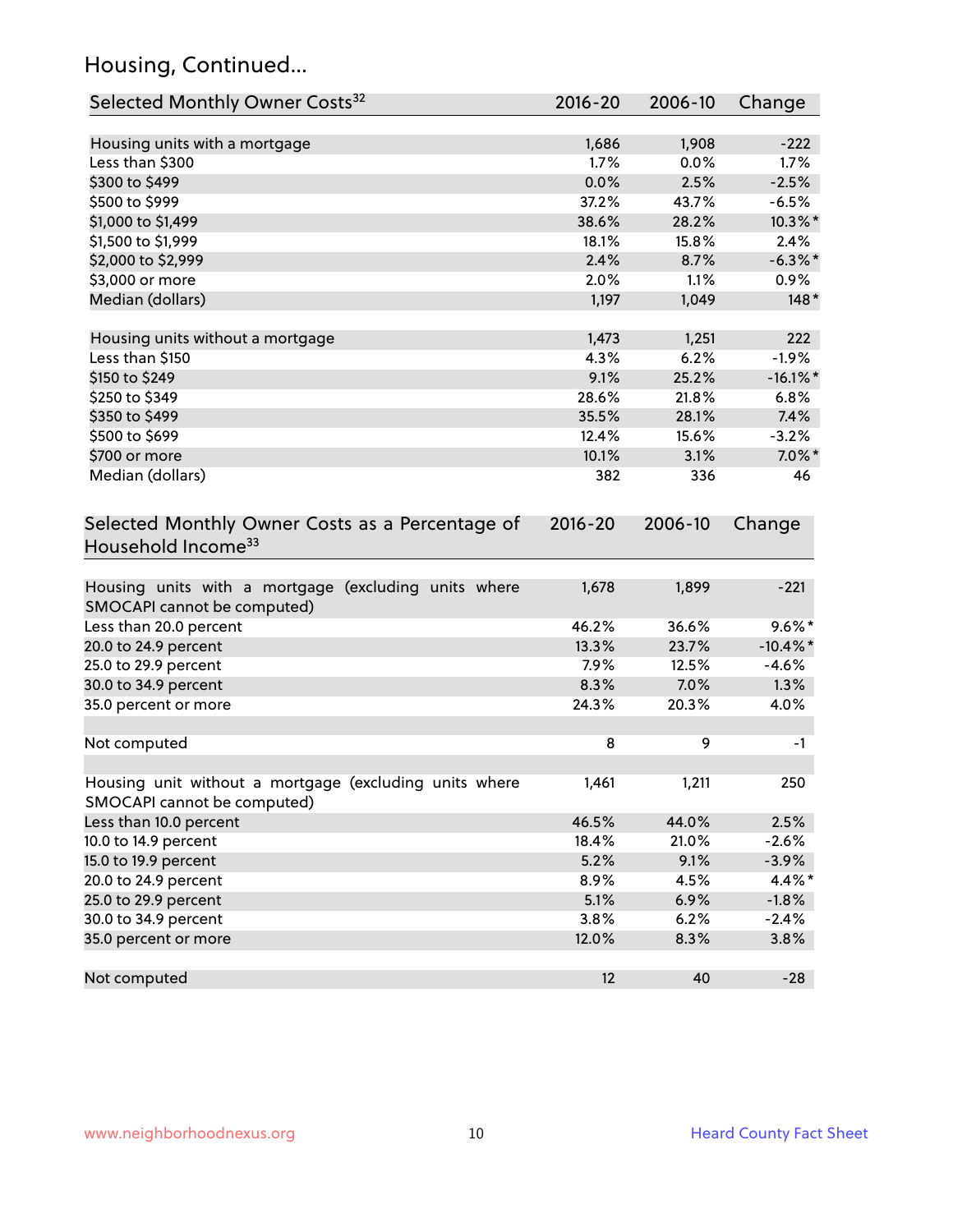### Housing, Continued...

| Gross Rent <sup>34</sup>                                                       | 2016-20     | 2006-10 | Change         |
|--------------------------------------------------------------------------------|-------------|---------|----------------|
|                                                                                |             |         |                |
| Occupied units paying rent                                                     | 1,290       | 935     | 355*           |
| Less than \$200                                                                | 4.6%        | 6.3%    | $-1.7%$        |
| \$200 to \$499                                                                 | 18.3%       | 16.9%   | 1.4%           |
| \$500 to \$749                                                                 | 33.5%       | 35.4%   | $-1.9%$        |
| \$750 to \$999                                                                 | 28.8%       | 37.1%   | $-8.4%$        |
| \$1,000 to \$1,499                                                             | 14.9%       | 4.3%    | 10.6%          |
| \$1,500 to \$1,999                                                             | 0.0%        | 0.0%    | 0.0%           |
| \$2,000 or more                                                                | 0.0%        | 0.0%    | 0.0%           |
| Median (dollars)                                                               | 695         | 708     | $-13$          |
|                                                                                |             |         |                |
| No rent paid                                                                   | 200         | 193     | $\overline{7}$ |
|                                                                                |             |         |                |
| Gross Rent as a Percentage of Household Income <sup>35</sup>                   | $2016 - 20$ | 2006-10 | Change         |
|                                                                                |             |         |                |
| Occupied units paying rent (excluding units where GRAPI<br>cannot be computed) | 1,267       | 915     | 352*           |
| Less than 15.0 percent                                                         | 28.2%       | 15.7%   | 12.4%*         |
| 15.0 to 19.9 percent                                                           | 11.4%       | 11.1%   | 0.2%           |
| 20.0 to 24.9 percent                                                           | 10.8%       | 16.3%   | $-5.5%$        |
| 25.0 to 29.9 percent                                                           | 9.4%        | 9.0%    | 0.4%           |
| 30.0 to 34.9 percent                                                           | 1.5%        | 9.5%    | $-8.0\%$       |
| 35.0 percent or more                                                           | 38.8%       | 38.4%   | 0.4%           |

35.0 percent or more Not computed and the computed and the computed computed and the computed computed and the computed computed and  $223$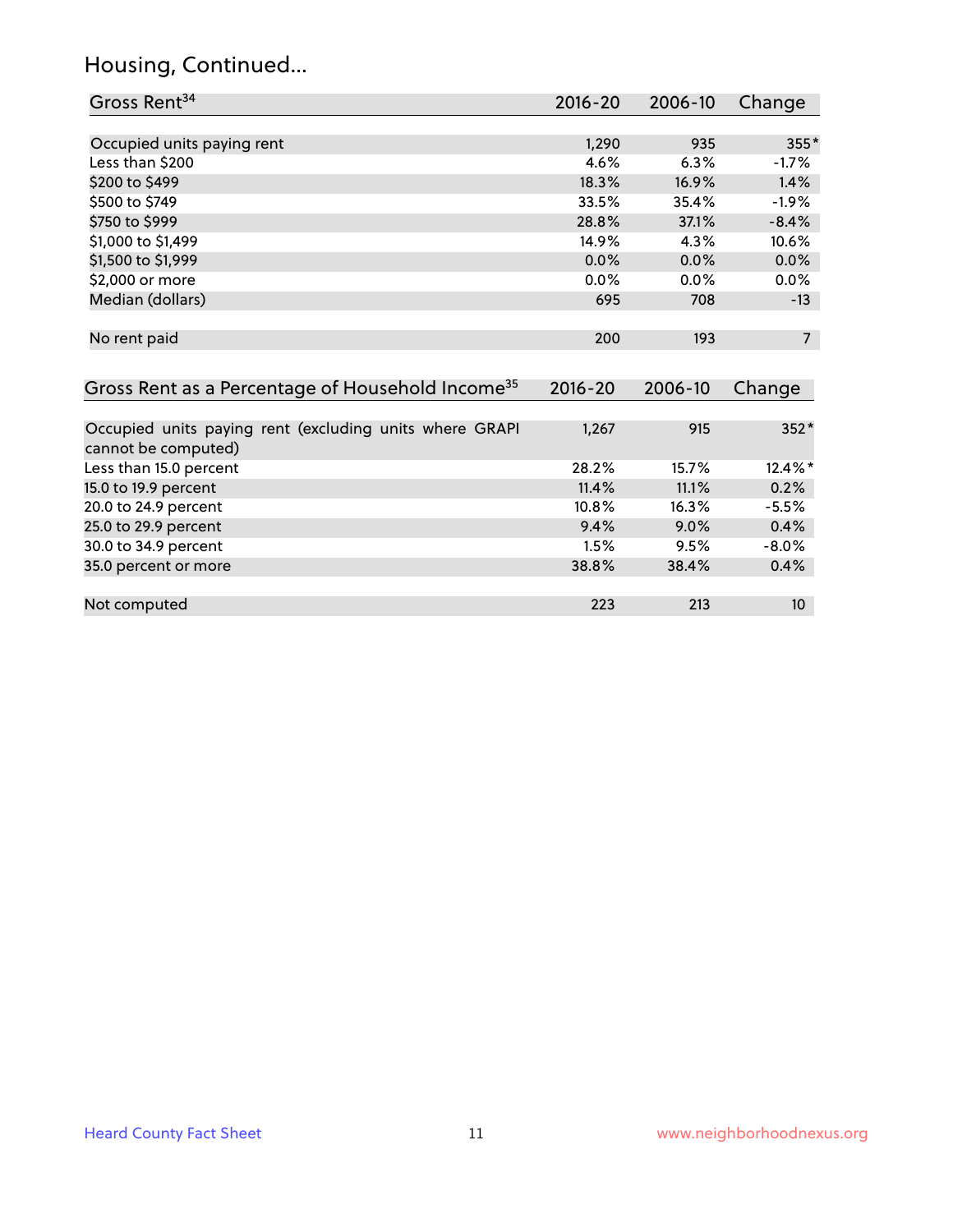## Community Involvement

| Voter Registration and Turnout <sup>36</sup> | 2020  |
|----------------------------------------------|-------|
|                                              |       |
| Active registered voters                     | 7.662 |
| Number voted in Presidential election        | 5.346 |
| Percent voted in Presidential election       | 69.8% |

## Transportation

| Commuting to Work <sup>37</sup>           | 2016-20     | 2006-10 | Change     |
|-------------------------------------------|-------------|---------|------------|
|                                           |             |         |            |
| Workers 16 years and over                 | 4,724       | 4,628   | 96         |
| Car, truck, or van - drove alone          | 84.4%       | 79.2%   | $5.2\%$ *  |
| Car, truck, or van - carpooled            | 11.6%       | 15.4%   | $-3.8%$    |
| Public transportation (excluding taxicab) | 0.3%        | $0.0\%$ | $0.3\%$    |
| Walked                                    | 0.3%        | 2.4%    | $-2.0\%$ * |
| Other means                               | $1.0\%$     | 0.6%    | 0.5%       |
| Worked at home                            | 2.4%        | 2.4%    | $-0.0%$    |
|                                           |             |         |            |
| Mean travel time to work (minutes)        | 35.1        | 36.2    | $-1.2$     |
|                                           |             |         |            |
| Vehicles Available <sup>38</sup>          | $2016 - 20$ | 2006-10 | Change     |
|                                           |             |         |            |
| Occupied housing units                    | 4,649       | 4,287   | $362*$     |
| No vehicles available                     | 4.8%        | 4.9%    | $-0.0\%$   |
| 1 vehicle available                       | 26.3%       | 26.8%   | $-0.4%$    |
| 2 vehicles available                      | 39.4%       | 36.6%   | $2.9\%$    |
| 3 or more vehicles available              | 29.4%       | 31.8%   | $-2.4%$    |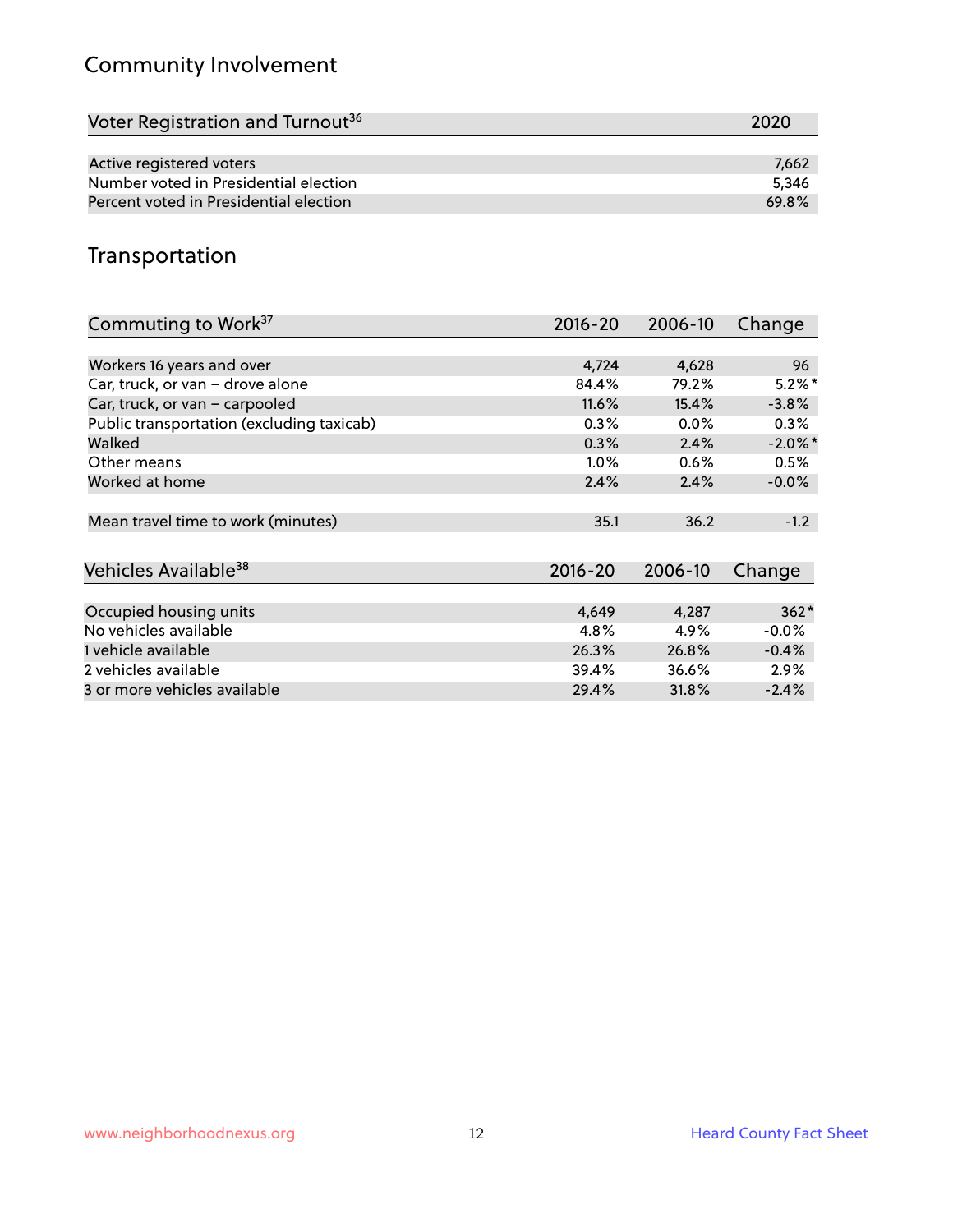#### Health

| Health Insurance coverage <sup>39</sup> | 2016-20 |
|-----------------------------------------|---------|
|-----------------------------------------|---------|

| Civilian Noninstitutionalized Population                | 11,637 |
|---------------------------------------------------------|--------|
| With health insurance coverage                          | 88.0%  |
| With private health insurance coverage                  | 53.4%  |
| With public health coverage                             | 45.3%  |
| No health insurance coverage                            | 12.0%  |
| Civilian Noninstitutionalized Population Under 19 years | 2,867  |
| No health insurance coverage                            | 3.4%   |
| Civilian Noninstitutionalized Population 19 to 64 years | 6,866  |
| In labor force:                                         | 4,897  |
| Employed:                                               | 4,513  |
| With health insurance coverage                          | 84.0%  |
| With private health insurance coverage                  | 34.9%  |
| With public coverage                                    | 9.0%   |
| No health insurance coverage                            | 16.0%  |
| Unemployed:                                             | 384    |
| With health insurance coverage                          | 62.0%  |
| With private health insurance coverage                  | 34.9%  |
| With public coverage                                    | 29.9%  |
| No health insurance coverage                            | 38.0%  |
| Not in labor force:                                     | 1,969  |
| With health insurance coverage                          | 77.8%  |
| With private health insurance coverage                  | 28.8%  |
| With public coverage                                    | 55.5%  |
| No health insurance coverage                            | 22.2%  |

# **Health Factors Most Recent** And The Control of the Control of The Control of The Control of The Control of The Control of The Control of The Control of The Control of The Control of The Control of The Control of The Contr

| Premature Death (YPLL before age 75 per 100,000 population, age-adjusted) <sup>40</sup> | 11,207.9 |
|-----------------------------------------------------------------------------------------|----------|
| Average number of Physically Unhealthy Days <sup>41</sup>                               | 5.0      |
| Average number of Mentally Unhealthy Days <sup>42</sup>                                 | 5.8      |
| Low Birthweight Births <sup>43</sup>                                                    | $8.8\%$  |
| Diabetes Prevalence <sup>44</sup>                                                       | 11.4%    |
| HIV Prevalence (per 100,000 population) <sup>45</sup>                                   | 129.2    |
| Rate, Deduplicated ER Visits for Asthma, Ages 0-17 <sup>46</sup>                        | 412.5    |